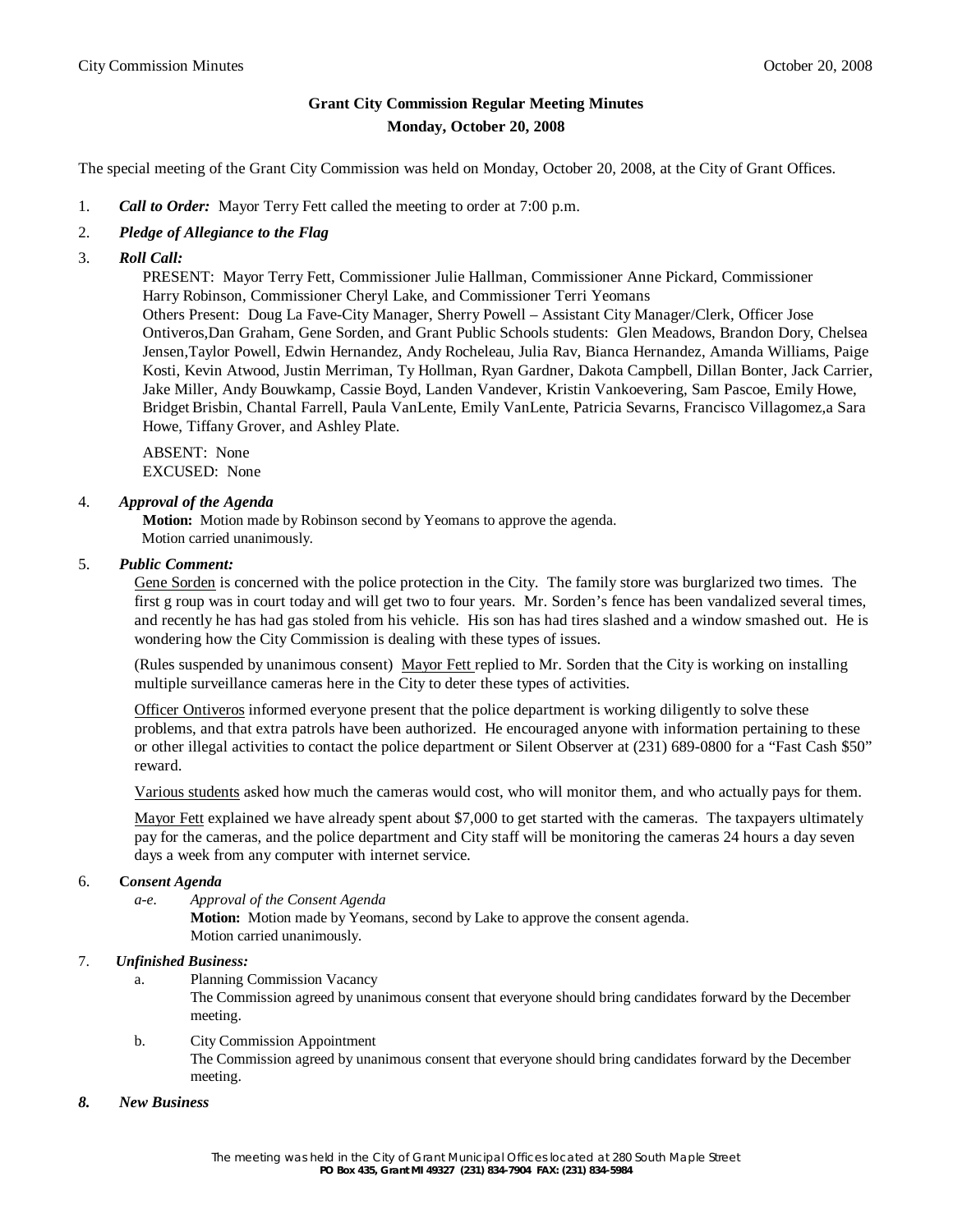- a. Resolution 08-49: Resolution for legal counsel work related to USDA Rural Development sewer project. **Motion:** Motion made by Robinson, second by Hallman to approve Resolution 08-49. Motion carried unanimously.
- b. Resolution 08-50: Resolution approving payment of funds for streetscape engineering work. **Motion:** Motion made by Yeomans, second by Lake to approve Resolution 08-50. Motion carried unanimously.
- c. Resolution 08-51: Resolution approving finishing off the DPW storage building (amended amount.) **Motion:** Motion made by Lake, second by Robinson to approve Resolution 08-51. Motion carried unanimously.
- d. Resolution 08-52: Resolution approving building police storage garage (amended amount.) **Motion:** Motion made by Robinson, second by Pickard to approve Resolution 08-52. Commissioner Yeomans asked if these funds were budgeted for. Doug said they were originally within the DPW Capital Outlay, and since not much of it will be used this fiscal year, they will be transferred to Police Capital Outlay. Motion carried unanimously.
- e. Resolution 08-53: Resolution approving engineering for sewer main and road repair. **Motion:** Motion made by Hallman, second by Pickard to approve Resolution 08-53. Motion carried unanimously.
- f. Resolution 08-54: Resolution approving surveying, appraising and negotiating potential sale of City owned property for economic development purposes.

**Motion:** Motion made by Yeomans, second by Robinson to approve Resolution 08-54. Motion carried unanimously.

- g. Resolution 08-55: Resolution to rescind property tax abatement for parcel #62-55-51-004-549. **Motion:** Motion made by Yeomans, second by Lake to approve Resolution 08-55. Commissioner Yeomans asked if it would be rescinded right now, and Doug assured her it would. Motion carried unanimously.
- h. Resolution 08-56: Resolution to authorize payment for placement of restroom at Blanche Lake Park. **Motion:** Motion made by Lake, second by Pickard to approve Resolution 08-56. Motion carried unanimously.
- i. Resolution 08-57: Resolution to authorize payment for security cameras. **Motion:** Motion made by Hallman, second by Pickard to approve Resolution 08-57. Motion carried unanimously.
- j. Resolution 08-58: Resolution authorizing engineering agreement for USDA Rural Development Sewer Project. **Motion:** Motion made by Yeomans, second by Robinson to approve Resolution 08-58. Commissioner Yeomans asked if the dollar amount is available for this. Doug said it is included within the body of the resolution itself. Motion carried unanimously.

#### 9. *Other Business*

- a. Amendment to Air Grant-City of Grant Lease Agreement: **Motion:** Motion made by Hallman, second by Pickard to approve the amendment to the lease agreement. Motion carried unanimously.
- b. Recycling for Newaygo County: **Motion:** Motion made by Yeomans, second by Hallman to approve paying \$375.00 this year. Motion carried unanimously.
- c. Cross-Connection Control Plan: **Motion:** Motion made by Robinson, second by Lake to approve the Cross-Connection Control Plan. Motion carried unanimously.

#### 10. *Information Items / Updates*

a. Skatepark grant update: The project is moving along, although Milt Barr was injured while working there recently. Milt has indicated the previous problems at the skatepark have been getting better, and we are all hoping it will be completed next spring.